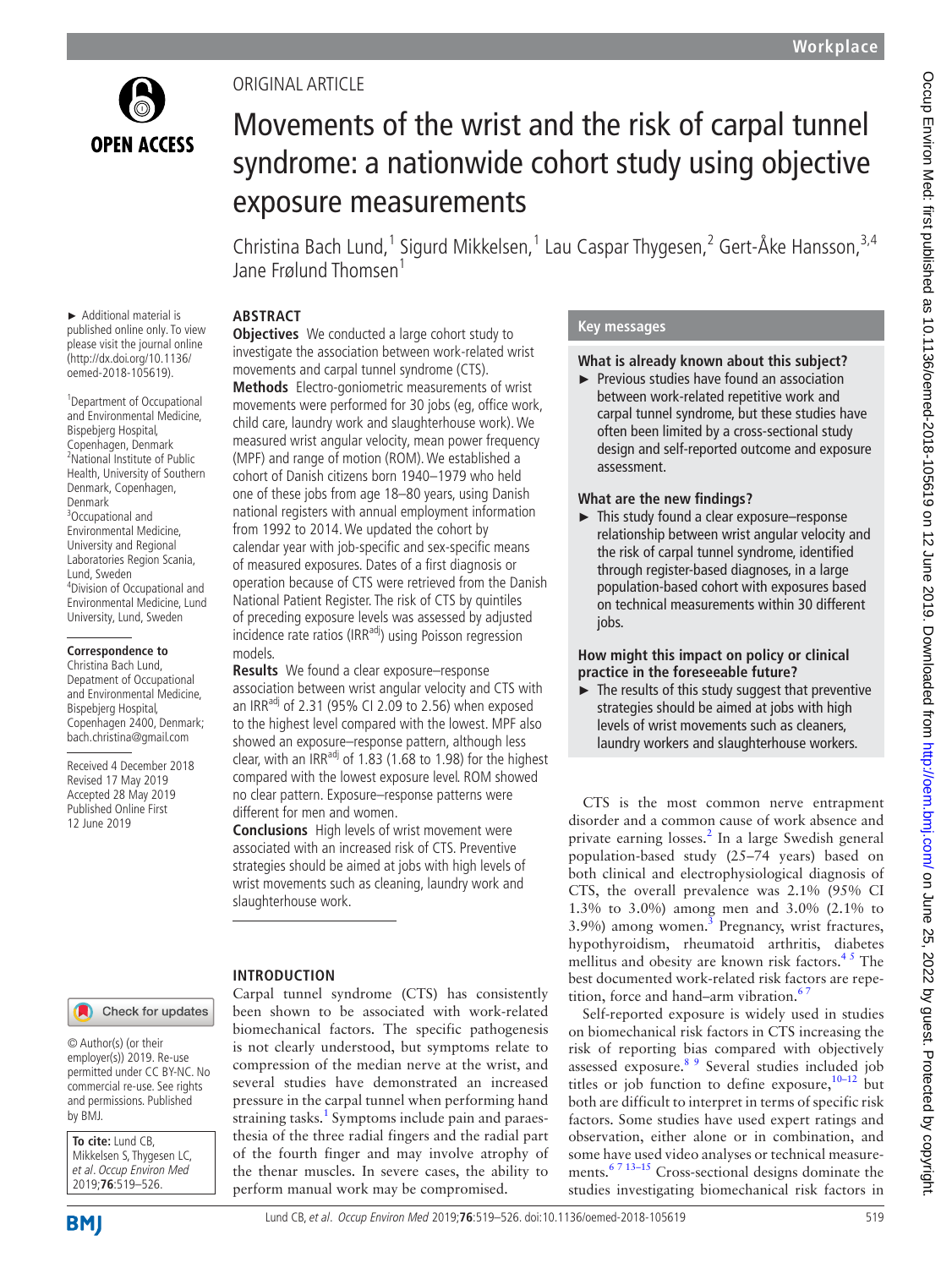CTS, but longitudinal designs have also been used.<sup>67 16 17</sup> Exposure–response relationships for force and repetition has been determined in studies using observed measures  $\frac{6}{7}$ ; however, exposure–response relationships for force and repetition in men and women based on technically obtained exposure measures have not yet been determined. To our knowledge, no large prospective cohort studies based on technical measurements within several different jobs have been conducted.

The aim of this study was to investigate the associations between movements of the wrist and the risk of CTS in a large prospective study, using representative whole day electro-goniometrical measurements of wrist movements in 30 specific jobs to assess exposure in a national register-based cohort of persons who ever held any of these jobs.

## **Methods**

#### **Exposure measurements in specific jobs**

Whole day measurements of movements and position of the wrist were performed within 33 different jobs, classified by their occupational title according to the Danish version of the International Standard Classification of Occupations (DISCO).<sup>18</sup> The majority of jobs (n=23) was measured in Denmark (Copenhagen and Aarhus) as part of two previous studies of work-related musculoskeletal upper extremity disorders.[19 20](#page-7-8) Ten jobs were measured in earlier studies in Sweden and Norway and were part of an existing job exposure database at the Department of Occupational and Environmental Medicine, University of Lund, Sweden. The methods were the same for all measurements and were supervised by one of the authors (G-ÅH). For each job, a description of the work tasks performed during the measurements was recorded. Only healthy, right-handed individuals with no musculoskeletal complaints were measured.

The jobs were chosen to represent large exposure contrasts and jobs of both sexes. We aimed to obtain measurements of: 10 men in male-dominated jobs, 10 women in female-dominated jobs and 10 men *and* 10 women in jobs with a similar proportion of both men and women. House painters, cleaners and office workers had measurements performed as part of other studies and therefore had more measurements performed.<sup>[15 21](#page-7-9)</sup>

Wrist measurements were performed using biaxial goniometers (SG75, Biometrics, LTD, Newport, UK), placed on the dorsal side of the right and left wrist with the proximal part in the midline between radius and ulna and the distal part over the third metacarpal bone, and data were recorded by personworn data loggers (Logger Teknologi HB, Åkarp, Sweden) with a sampling frequency of 20Hz for a full work day, excluding time for instruction, mounting and dismounting the equipment. The mean measuring time was 5.5hours (3.1–6.9). Analyses were made bilaterally. For each person, the flexion/extension median angular velocity (°/s) and the mean power frequency (MPF) (Hz) was calculated as a measure of wrist movements. Furthermore, the 10th and 90th percentile of the wrist angular deviation from the neutral position was calculated and used the difference between these percentiles as a measure of range of motion (ROM) (°). For each job and sex, the means of these measures were calculated to represent the group and sex average angular velocity, MPF and ROM to create a job exposure matrix for subsequent use in epidemiological studies.

#### **Study population**

From the national Danish Civil Registration System, $^{22}$  $^{22}$  $^{22}$  we established a cohort of persons born in Denmark between 1 January 1940 and 31 December 1979 including information on sex, date

of birth, immigration, emigration and death. Each person was identified by their unique Danish personal identification number allowing linkage to personal information in other national registers in Statistics Denmark. We retrieved individual annual information from 1 January 1992 to 1 January 2015 on their main occupational title by DISCO codes, the industry where the person worked, coded by the Danish Industrial Classification of All Economic Activities, $23$  and the highest fulfilled educational level coded by the Danish version of the International Standard Classification of Education.[24](#page-7-12)

We used this information on occupational title, industry and education to identify persons who had ever held a job corresponding to the previously established job matrix of 33 jobs with measurements. Since each DISCO code can refer to several job titles, industry and education codes were in some cases used to identify the specific job. The specific codes used for each job are listed in online [supplementary](https://dx.doi.org/10.1136/oemed-2018-105619) appendix 1. We excluded three jobs (assembly worker, packing worker and wood parquet industry worker) that could not be defined with sufficient accuracy in the national registers, thus 30 jobs were finally included.

We retrieved information on the proportion of time with salaried work in each calendar year, defining the job-specific exposure time for each calendar year in the 30 jobs. The annual proportions of working time were multiplied with the job-specific exposure for angular velocity, MPF and ROM, creating an annual measure of exposure level (duration\*intensity) for that calendar year for each of the three exposures. We further calculated total cumulative exposures for each calendar year by adding the exposure of all previous years. We excluded persons without information on annual proportion of working time and persons who immigrated after 1 January 1992, if they were more than 18 years old at immigration ([figure](#page-2-0) 1).

#### **Outcome and health-related confounders**

The Danish National Patient Register (DNPR) holds information about all patient contacts to all Danish hospitals since  $1977$ <sup>[25](#page-7-13)</sup> Cases were identified in DNPR by primary CTS diagnosis or CTS operation. Diagnoses were coded by the International Classification of Diseases (ICD) 8th (ICD-8) (1971–1993) and 10th (ICD-10)(1994–2014) revisions, respectively, and CTS operations were coded by a specific Danish classification (1977–1995) and the NOMESCO Classification of Surgical Procedures (NCSP) (1996–2014), respectively.<sup>26</sup> We used ICD-8 code 357.99 and ICD-10 code G56.0 to identify CTS diagnoses, and the specific Danish classification code 3680 and NCSP codes KACC51 and KACC61 to identify CTS operations. Both diagnosis and operation codes were hospital discharge codes. Similar information was recorded for pregnancies, wrist-near fractures, hypothyroidism, rheumatoid arthritis, diabetes mellitus and obesity (see online [supplementary](https://dx.doi.org/10.1136/oemed-2018-105619) appendix 2). Pregnancy was defined as 7 months prior to and 5 months after giving birth. Date of occurrence of hypothyroidism, rheumatoid arthritis, diabetes and obesity was set to 1 January the year of diagnosis and they were included as risk factors from that year and onwards.

# **Analysis**

The cohort was followed from the first calendar year the person entered one of the 30 jobs if they were at least  $\geq$ 18 years of age until the date of first-time CTS, emigration, death or 1 January 2015, whichever came first. We excluded persons with a CTS diagnosis or CTS operation prior to start of follow-up ([figure](#page-2-0) 1). Each person obtained risk time from 1 January the year after they entered the cohort until the end of follow-up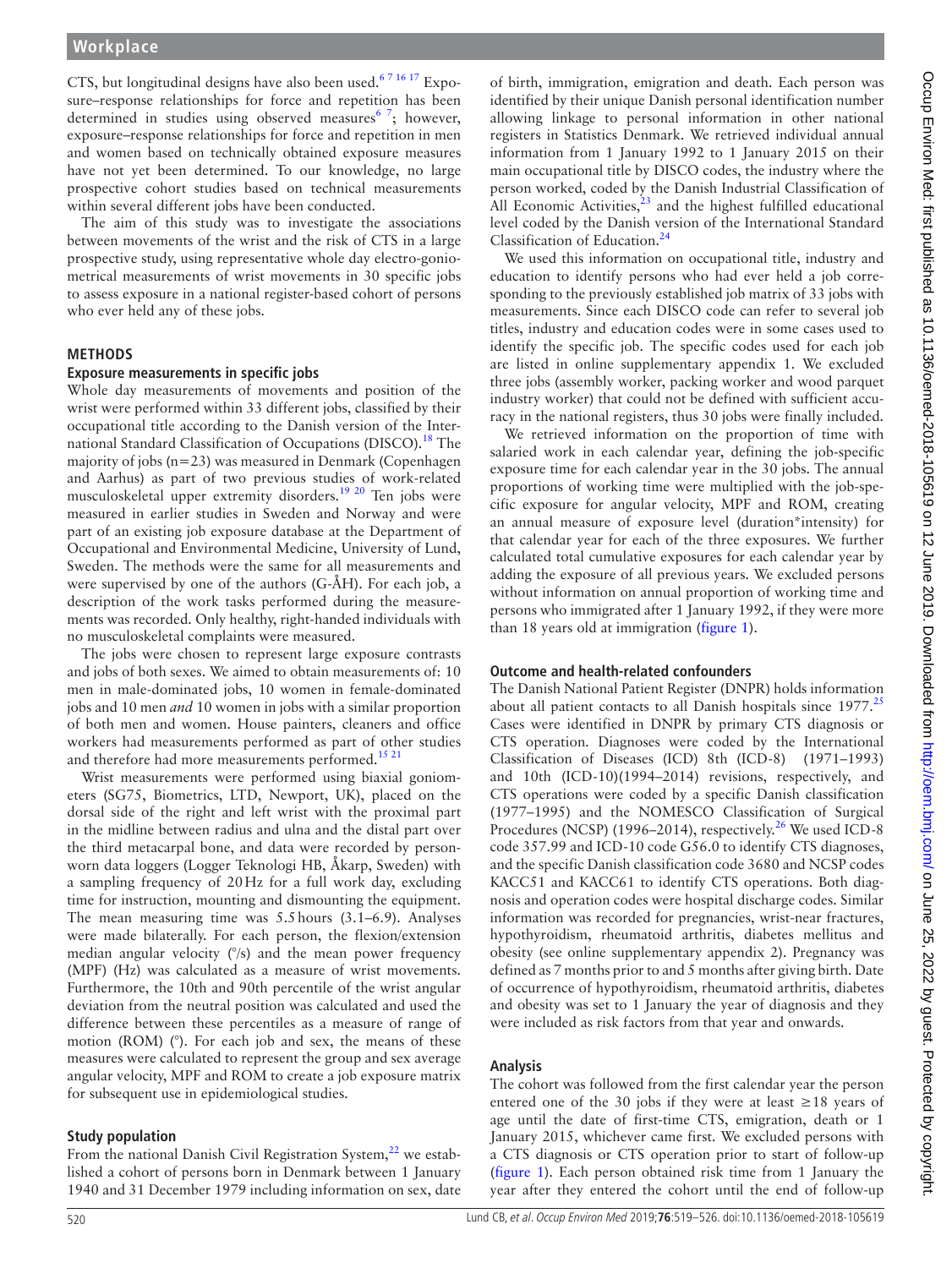

<span id="page-2-0"></span>**Figure 1** Flow chart illustrating the process of creating the cohort.

time. Risk time was divided into age-specific risk time, based on the proportion of time before and after the date of birth using the Lexis-SAS macro.[27](#page-7-15) In case that a wrist-near fracture had occurred, the risk time was split into risk time before and after the date of fracture and was then included as a risk factor for the rest of follow-up. In case of pregnancy, risk time was similarly split by dates of start and end of pregnancy. Regarding all other health-related confounders, risk time was split 1 January the year of the diagnosis.

Poisson regression models were used to examine incidence rate ratios (IRRs) of CTS in relation to angular velocity, MPF and ROM separately.<sup>28</sup> A logarithmic transformation of the risk time was used as offset value.

Our main analyses included the 1-year exposure from the previous calendar year (1-year lag) because of the potential risk of change in exposure due to symptoms preceding a CTS diagnosis. Exposure variables were examined by their quintile categories. Persons in jobs with unmeasured exposures in the relevant year were treated as a separate category. As sensitivity analyses, we examined the association with the total cumulative exposure with a 1-year lag to assess if the effect was different for recent exposure and longer lasting cumulative exposure. We also examined if the 1-year lag was sufficient to guard against effects of CTS on changes in exposure by using a 2-year lag instead.

Furthermore, we examined if the results of the main analyses were different for CTS diagnoses with or without operation.

Results were reported as crude and adjusted IRRs. We adjusted for sex, age (18–29, 30–39, 40–49, 50–59, 60–69 and 70–80 years), calendar year (<2000, 2000–2004, 2005– 2009 and 2010–2015), pregnancy, wrist-near fracture, hypothyroidism, rheumatoid arthritis, diabetes and obesity. To assess whether exposure effects were different for men and women, we included a multiplicative interaction term between sex and angular velocity, MPF and ROM in the main analyses and further stratified analyses by sex.

Furthermore, we made Poisson regression models including exposure as a natural cubic spline with four knots and the same confounders as in the main adjusted analyses. Exposure quintiles were used as knots.

Data were analysed using SAS statistical software V.9.4 (English), except for the splines, which were made using R Studio version 1.1.456.

# **Results**

A total of 1 015 418 persons were included in the cohort, 43% men. Measured values of angular velocity ranged from 3.55°/s to 37.6°/s, MPF from 0.20 Hz to 0.45Hz and ROM from 29.8° to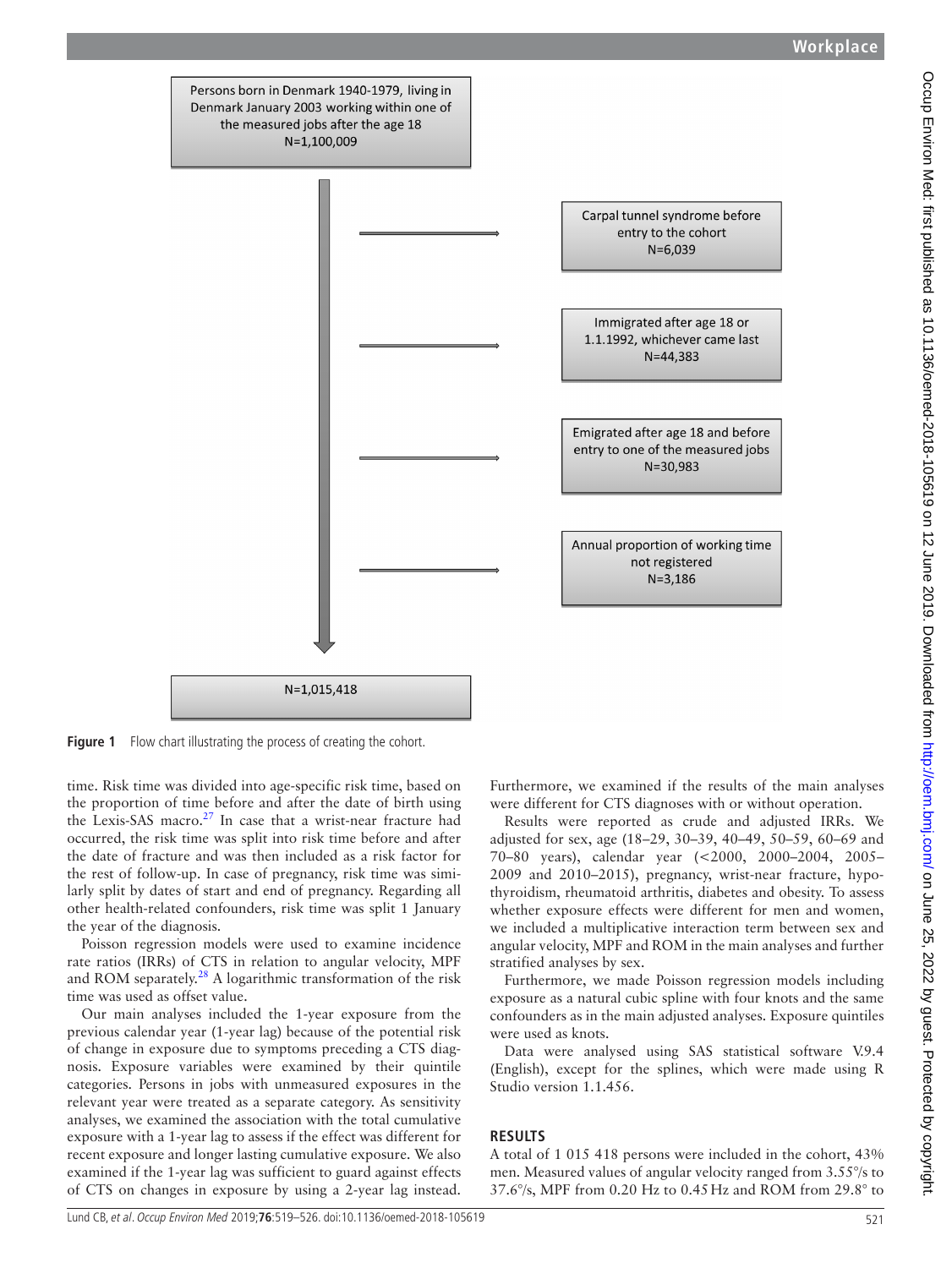<span id="page-3-0"></span>**Table 1** Cohort characteristics on the 30 different jobs (eight with both sexes represented). Jobs are arranged according to angular wrist velocity. Number of persons (N) and age at entry are based on the total cohort. Total risk time and number of carpal tunnel syndrome cases are based on the dataset used in the analyses. Exposure intensities of wrist angular velocity, mean power frequency and range of motion are based on the electrogoniometric measurements

|                                    |       |              |               |                  |                 |             | Angular       |            |                       |
|------------------------------------|-------|--------------|---------------|------------------|-----------------|-------------|---------------|------------|-----------------------|
|                                    | Sex   |              | Age at entry, | Total risk time, | CTS cases,<br>Ν |             | velocity, °/s | MPF, Hz    | ROM, °<br><b>Mean</b> |
| Job                                |       | N, at entry  | mean (SD)     | person years     |                 | N, measured | mean (SD)     | mean (SD)  |                       |
| Office worker                      | Men   | 66741        | 33.2 (12.6)   | 148535           | 50              | 18          | 3.55 (1.89)   | 0.20(0.03) | 50.30                 |
| Bank assistant                     | Men   | 15391        | 29.9 (9.9)    | 35074            | $\overline{4}$  | 10          | 4.31 (1.05)   | 0.24(0.03) | 43.43                 |
| Truck/fork-lift operator           | Men   | 23379        | 33.8 (11.2)   | 74740            | 65              | 10          | 5.60(2.55)    | 0.25(0.06) | 29.79                 |
| Office worker                      | Women | 254224       | 34.8 (11.1)   | 1182381          | 1154            | 25          | 6.09(3.51)    | 0.23(0.05) | 48.70                 |
| Truck driver                       | Men   | 29800        | 36.7 (11.0)   | 89059            | 92              | 11          | 6.41(3.76)    | 0.24(0.04) | 50.62                 |
| Dental hygienist                   | Women | 6815         | 30.5 (9.5)    | 27146            | 27              | 12          | 7.28(1.61)    | 0.24(0.02) | 57.53                 |
| <b>Electronical worker</b>         | Men   | 6437         | 35.2 (12.8)   | 13229            | 18              | 10          | 8.04(4.03)    | 0.24(0.03) | 48.01                 |
| Plumber                            | Men   | 6941         | 28.6 (7.7)    | 51 904           | 90              | 11          | 9.32(2.22)    | 0.25(0.01) | 52.77                 |
| Smith                              | Men   | 42743        | 32.1 (13.0)   | 108399           | 129             | 12          | 10.21(2.22)   | 0.25(0.03) | 51.22                 |
| Wood processing industry<br>worker | Men   | 15568        | 31.3 (11.5)   | 37511            | 42              | 10          | 10.39 (2.97)  | 0.26(0.04) | 50.64                 |
| Childcare worker                   | Women | 72414        | 33.0 (8.8)    | 402829           | 554             | 11          | 10.72 (2.46)  | 0.27(0.03) | 63.71                 |
| Nurse, aide                        | Women | 75901        | 35.1 (10.4)   | 325239           | 688             | 10          | 11.14(3.41)   | 0.27(0.03) | 59.63                 |
| Carpenter                          | Men   | 34992        | 29.9 (9.7)    | 184069           | 243             | 10          | 11.60(2.29)   | 0.25(0.04) | 54.65                 |
| Gardener                           | Men   | 4348         | 30.5 (12.2)   | 10869            | 11              | 11          | 11.63(2.43)   | 0.28(0.04) | 53.36                 |
| Cardboard worker                   | Women | 513          | 30.3 (11.8)   | 1176             | $\overline{4}$  | 10          | 11.71(3.85)   | 0.25(0.04) | 57.45                 |
| <b>Electronical worker</b>         | Women | 10678        | 34.3 (10.1)   | 37155            | 78              | 11          | 12.48 (4.93)  | 0.27(0.04) | 56.93                 |
| Scaffolder                         | Men   | 2209         | 30.4(8.6)     | 5913             | 9               | 10          | 12.88 (1.64)  | 0.30(0.05) | 56.93                 |
| Car mechanic                       | Men   | 37020        | 27.5 (10.6)   | 175281           | 188             | 10          | 13.77 (2.82)  | 0.27(0.04) | 51.43                 |
| Cardboard worker                   | Men   | 1581         | 33.8 (11.3)   | 6738             | 11              | 10          | 13.97 (3.59)  | 0.29(0.04) | 50.97                 |
| <b>Construction worker</b>         | Men   | 20146        | 35.2 (11.4)   | 41284            | 51              | 10          | 14.03 (3.76)  | 0.29(0.03) | 49.63                 |
| <b>Bricklayer</b>                  | Men   | 16848        | 33.0 (10.5)   | 103240           | 142             | 10          | 14.18 (4.75)  | 0.29(0.04) | 50.88                 |
| Garbage collector                  | Men   | 2278         | 38.8 (11.2)   | 5747             | 5               | 11          | 14.31 (2.39)  | 0.34(0.03) | 51.30                 |
| House painter                      | Men   | 9905         | 33.3 (10.8)   | 73044            | 66              | 25          | 14.51 (4.77)  | 0.27(0.04) | 55.24                 |
| House painter                      | Women | 4095         | 27.1(6.8)     | 20708            | 83              | 25          | 14.58 (4.47)  | 0.27(0.04) | 57.62                 |
| Farmer                             | Men   | 14375        | 42.8 (11.8)   | 63005            | 76              | 10          | 14.64 (4.84)  | 0.28(0.03) | 57.00                 |
| Insulation worker                  | Men   | 2151         | 34.5 (10.6)   | 7268             | 4               | 10          | 15.98 (10.02) | 0.35(0.11) | 57.22                 |
| Storage worker                     | Men   | 12973        | 21.9(9.3)     | 8038             | $\overline{7}$  | 10          | 17.14 (8.28)  | 0.34(0.07) | 48.57                 |
| Gardener                           | Women | 801          | 28.8 (10.1)   | 1613             | 4               | 9           | 18.39 (7.19)  | 0.33(0.07) | 55.84                 |
| Storage worker                     | Women | 8237         | 18.8(5.9)     | 2047             | 6               | 10          | 18.92 (7.53)  | 0.35(0.08) | 50.24                 |
| Hairdresser                        | Women | 16363        | 24.8 (9.3)    | 95963            | 96              | 10          | 19.63 (4.76)  | 0.29(0.05) | 65.14                 |
| Postal worker                      | Men   | 42345        | 27.5 (10.3)   | 151636           | 88              | 10          | 20.81 (6.25)  | 0.34(0.05) | 60.61                 |
| Kitchen assistant                  | Women | 84528        | 29.2 (12,0)   | 200263           | 501             | 10          | 21.45 (4.00)  | 0.33(0.03) | 55.35                 |
| Postal worker                      | Women | 22000        | 26.4(9.0)     | 74035            | 170             | 10          | 23.28 (5.52)  | 0.35(0.04) | 62.43                 |
| Fish industry worker               | Men   | 2516         | 34.0 (12.1)   | 4408             | $\overline{4}$  | 8           | 24.69 (17.50) | 0.41(0.20) | 47.00                 |
| Cleaners                           | Women | 22526        | 35.6 (12.8)   | 22381            | 101             | 24          | 27.93 (6.49)  | 0.38(0.05) | 59.51                 |
| Laundry worker                     | Men   | 1522         | 30.8 (12.4)   | 3119             | $\overline{4}$  | 10          | 30.05 (8.49)  | 0.45(0.10) | 54.71                 |
| Laundry worker                     | Women | 4275         | 34.3 (12.1)   | 12625            | 36              | 13          | 31.76 (6.99)  | 0.42(0.06) | 56.40                 |
| Slaughterhouse worker              | Men   | 19839        | 31.5 (10.9)   | 101367           | 278             | 10          | 37.59 (4.86)  | 0.45(0.05) | 52.54                 |
| Not in one of the jobs above       |       | $\mathbf{0}$ |               | 1467886          | 1655            |             |               |            |                       |
| Total                              |       | 1015418      |               | 5376927          | 6834            |             |               |            |                       |
|                                    |       |              |               |                  |                 |             |               |            |                       |

\*SD could not be measured for ROM, as we did not have access to the individual measurements.

CTS, carpal tunnel syndrome; MPF, mean power frequency; ROM, range of motion.

65.1° ([table](#page-3-0) 1). Angular velocity and MPF were highly correlated (Spearman correlation coefficient (CC)=0.94). The correlations of ROM and angular velocity and MPF, respectively, were considerably lower (Spearman CC=0.29and 0.21, respectively). We identified 6834 cases of CTS of which 1546 also had an operation code. Mean age at entry ranged from 18.8 years to 42.8 years between jobs [\(table](#page-3-0) 1).

Sex varied considerably across exposure level, while age, wristnear fractures, hypothyroidism, rheumatoid arthritis, diabetes

mellitus and obesity seemed evenly distributed across levels of exposure to angular velocity [\(table](#page-4-0) 2).

For angular velocity, the IRR and IRR<sup>adj</sup> increased monotonously from the second to the fifth exposure quintile with  $IRR^{adj}$  2.31 (2.09 to 2.56) for the highest, compared with the lowest levels [\(table](#page-4-1) 3). MPF also showed an increase in IRR with increasing exposure, but after adjustment, this pattern became somewhat irregular with a lower IRR<sup>adj</sup> in the fourth quintile than in the adjacent quintiles. The highest exposure group had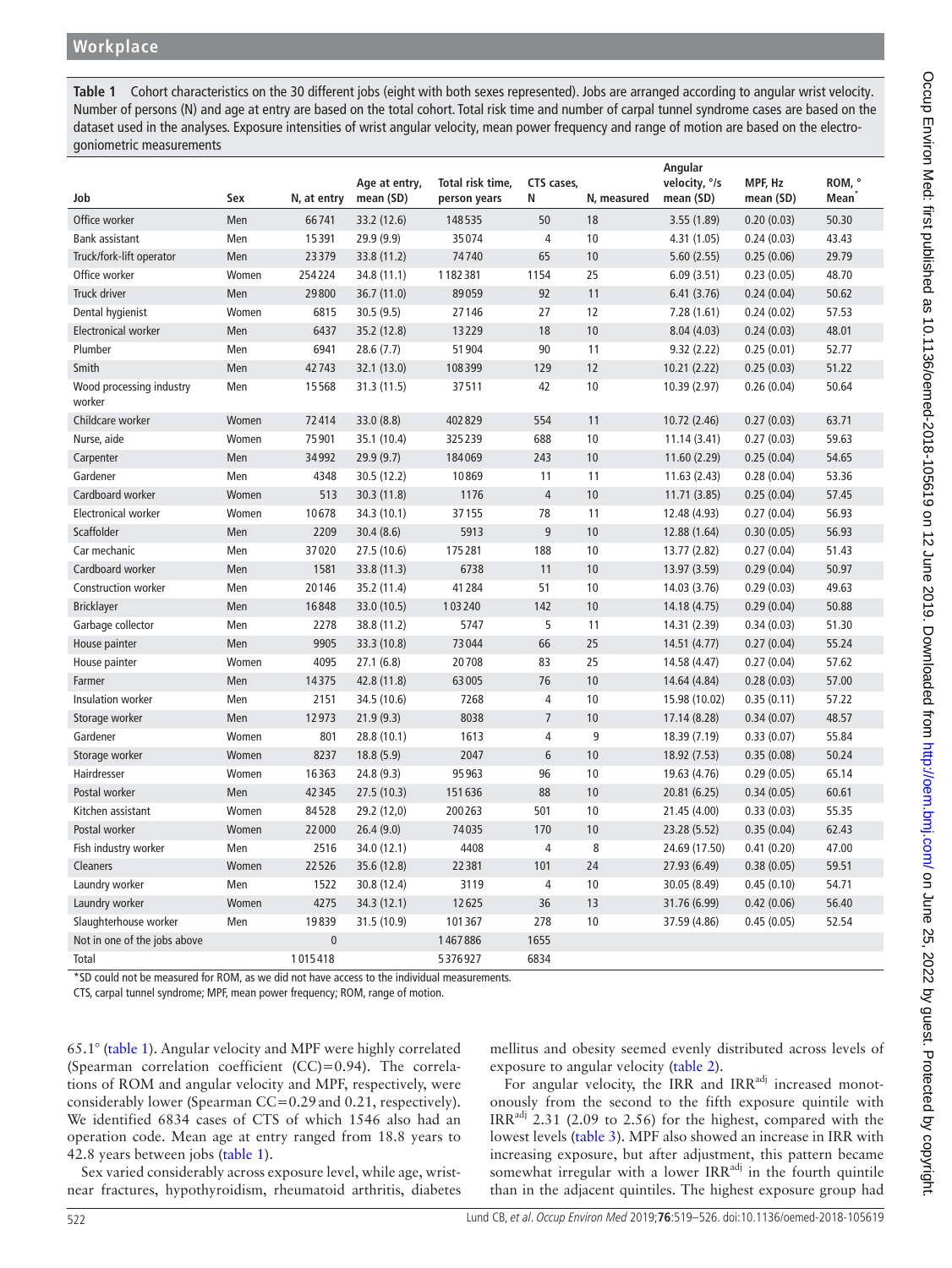<span id="page-4-0"></span>**Table 2** Distribution of potential confounders by 1-year exposure levels (intensity\*duration) shown for wrist angular velocity. Numbers (N) and point prevalences (%) at end of follow-up (2014)\*

| Angular velocity,<br>$^{\circ}/s$ | Sex          | >0-<20 percentile<br>$0.01 \le -6.09$ | $20 \le -40$<br>percentile<br>$6.09 \le -7.28*$ | $40≤-60$<br>percentile<br>$7.28 \le -11.1*$ | $60 \le -80$<br>percentile<br>$11.1 \le -14.5*$ | $80 \le -\le 100$<br>percentile<br>14.5≤-≤37.7* |
|-----------------------------------|--------------|---------------------------------------|-------------------------------------------------|---------------------------------------------|-------------------------------------------------|-------------------------------------------------|
| Confounders                       |              |                                       |                                                 |                                             |                                                 |                                                 |
| Sex, N                            | Total        | 24200                                 | 53039                                           | 51527                                       | 44 2 65                                         | 46043                                           |
|                                   | Men          | 18555                                 | 11455                                           | 20718                                       | 31480                                           | 23189                                           |
|                                   | Women        | 5645                                  | 41584                                           | 30809                                       | 12785                                           | 22854                                           |
| Age, mean (SD)                    | Total        | 42 (14)                               | 44 (12)                                         | 42 (12)                                     | 41(13)                                          | 39(15)                                          |
| Wrist-near fracture, %            | Total        | 10.6                                  | 7.4                                             | 9.3                                         | 12.0                                            | 9.7                                             |
| Hypothyroidism, %                 | <b>Total</b> | 1.0                                   | 1.3                                             | 1.1                                         | 1.0                                             | 1.0                                             |
| Rheumatoid arthritis, %           | Total        | 1.0                                   | 1.0                                             | 1.0                                         | 1.0                                             | < 1.0                                           |
| Diabetes mellitus, %              | Total        | 2.7                                   | 2.0                                             | 1.6                                         | 1.5                                             | 1.6                                             |
| Obesity, %                        | Total        | 3.8                                   | 6.0                                             | 6.1                                         | 4.0                                             | 3.7                                             |

\*Quintile limits for angular velocity.

CTS, carpal tunnel syndrome.

IRR<sup>adj</sup> 1.83 (1.68 to 1.98). The analyses regarding ROM showed no clear pattern.

## **Sex differences**

The incidence rate of CTS was 10.69 cases/10 000 personyears for men and 14.03 cases/10 000 person-years for women. For women, the risk of CTS increased with increasing angular velocity from the third to the fifth quintile [\(figure](#page-5-0) 2). For men, the risk of CTS increased more steeply than for women from the first to the third quintile and then became slightly smaller in the fourth and the fifth quintiles for both angular velocity and MPF. For women, the results for MPF were somewhat similar to the main analyses. For women, stratified analyses of ROM showed a steep increase from the second to the third quintile, levelling off

in the fourth and decreasing a bit in the fifth quintile. We found no clear exposure–response pattern for men. The differences between men and women were significant for all three exposures ( $p < 0.0001$ ).

# **Sensitivity analyses**

One-year exposure 2years prior to outcome showed a pattern like the main analyses but with stronger IRRs reflecting an even clearer exposure–response pattern. Analyses of total cumulative exposure showed a pattern like the main analyses for angular velocity but with lower IRRs. The results showed no effect of MPF and ROM on CTS. The analyses including natural cubic splines also showed a similar pattern of the association between

<span id="page-4-1"></span>**Table 3** Number of persons with carpal tunnel syndrome (CTS) (diagnosis or surgery), incidence rate (IR), crude and adjusted incidence rate ratio (IRR) of CTS cases by 1-year exposure levels (intensity\*duration) shown for wrist angular velocity, mean power frequency and range of motion

| <b>Exposure variable</b> |                                             |                                                                                                                |                                           |                                           |                                             |              |
|--------------------------|---------------------------------------------|----------------------------------------------------------------------------------------------------------------|-------------------------------------------|-------------------------------------------|---------------------------------------------|--------------|
| Angular velocity, °/s    | 0-<20th percentile<br>$0.01 \le -\le 6.09$  | 20th≤-40th percentile<br>$6.09 \le -7.28$                                                                      | 40th≤-60th percentile<br>$7.28 \le -11.1$ | 60th≤-80th percentile<br>$11.1 \le -14.5$ | 80th≤-≤100th percentile<br>14.5≤-≤37.6      | <b>Total</b> |
| CTS, number of cases     | 472                                         | 1408                                                                                                           | 1265                                      | 1748                                      | 1941                                        | 6834         |
| Person-years             | 686215                                      | 1460532                                                                                                        | 983846                                    | 1118501                                   | 1127833                                     | 5376927      |
| $IR^*$                   | 6.9                                         | 9.6                                                                                                            | 12.9                                      | 15.6                                      | 17.2                                        | 12.7         |
| IRR, crude               | $1.00$ (ref.)                               | 1.40 (1.26 to 1.56)                                                                                            | 1.87 (1.68 to 2.08)                       | 2.27 (2.05 to 2.52)                       | 2.50 (2.26 to 2.77)                         |              |
| IRR, adjustedt           | $1.00$ (ref.)                               | 1.04 (0.93 to 1.16)                                                                                            | 1.58 (1.42 to 1.76)                       | 2.02 (1.82 to 2.24)                       | 2.31 (2.09 to 2.56)                         |              |
| Mean power frequency, Hz | 0-<20th percentile<br>$<0.001 \le -<0.23$   | 20th≤-40th percentile<br>$0.23 \le -0.24$                                                                      | 40th≤-60th percentile<br>$0.24 \le -0.27$ | 60th≤-80th percentile<br>$0.27 \le -0.29$ | 80th≤-≤100th percentile<br>$0.29 \le -0.45$ | <b>Total</b> |
| CTS, number of cases     | 897                                         | 1117                                                                                                           | 1068                                      | 1941                                      | 1811                                        | 6834         |
| Person years             | 936938                                      | 1179089                                                                                                        | 924313                                    | 1 258 279                                 | 1 078 308                                   | 5 376 927    |
| $IR^*$                   | 9.6                                         | 9.5                                                                                                            | 11.6                                      | 15.4                                      | 16.8                                        | 12.7         |
| IRR, crude               | $1.00$ (ref.)                               | 0.99 (0.91 to 1.08)                                                                                            | 1.21 (1.10 to 1.32)                       | 1.61 (1.49 to 1.74)                       | 1.75 (1.62 to 1.90)                         |              |
| IRR, adjustedt           | $1.00$ (ref.)                               | 0.78 (0.72 to 0.86)                                                                                            | 1.51 (1.37 to 1.66)                       | 1.33 (1.23 to 1.44)                       | 1.83 (1.68 to 1.98)                         |              |
| Range of motion, °       | 0-<20th percentile<br>$0.05 \le - \le 48.7$ | 20th≤-40th percentile<br>48.7≤-49.6                                                                            | 40th≤-60th percentile<br>49.6≤-52.8       | 60th≤-80th percentile<br>$52.8 \le -59.6$ | 80th≤-≤100th percentile<br>$59.6 \le -65.1$ | <b>Total</b> |
| CTS, number of cases     | 974                                         | 1196                                                                                                           | 1229                                      | 1711                                      | 1724                                        | 6834         |
| Person years             | 881074                                      | 1 241 358                                                                                                      | 1 073 460                                 | 963779                                    | 1 217 256                                   | 5 376 927    |
| $IR^*$                   | 11.1                                        | 9.6                                                                                                            | 11.5                                      | 17.8                                      | 14.2                                        | 12.7         |
| IRR, crude               | $1.00$ (ref.)                               | 0.87 (0.80 to 0.95)                                                                                            | 1.04 (0.95 to 1.13)                       | 1.61 (1.48 to 1.74)                       | 1.28 (1.18 to 1.39)                         |              |
| IRR, adjustedt           | $1.00$ (ref.)                               | 0.62 (0.57 to 0.68)                                                                                            | 1.33 (1.21 to 1.45)                       | 1.44 (1.33 to 1.55)                       | 0.97 (0.90 to 1.06)                         |              |
|                          |                                             | Numbers in brackets are 95% CL Persons with unknown exposures are not included in the lowest exposure category |                                           |                                           |                                             |              |

Numbers in brackets are 95% CI. Persons with unknown exposures are not included in the lowest exposure category.

\*Number of cases pr. 10 000 person-years.

†Adjusted for sex, age, calendar year, pregnancy, wrist-near fracture, hypothyroidism, rheumatoid arthritis, diabetes mellitus and obesity. IR, incidence rate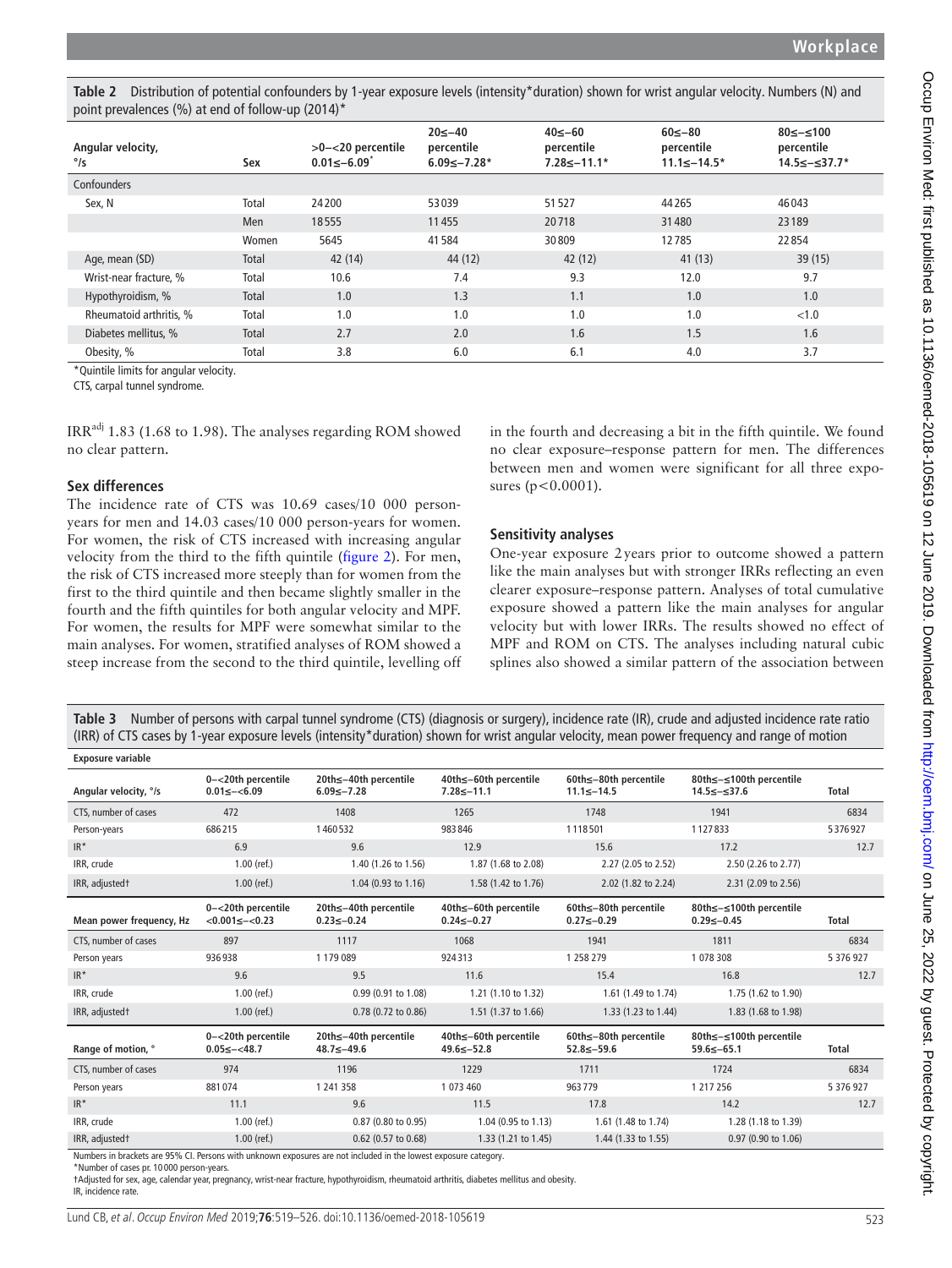







<span id="page-5-0"></span>Figure 2 The association between angular velocity (A), mean power frequency (B) and range of motion (C) and carpal tunnel syndrome stratified by sex. Exposure ranges in percentiles as in [table 3](#page-4-1). Estimates are adjusted incidence rate ratios (IRRs), including marks reflecting the CIs. Adjustments are similar to adjustments described in [table 3.](#page-4-1)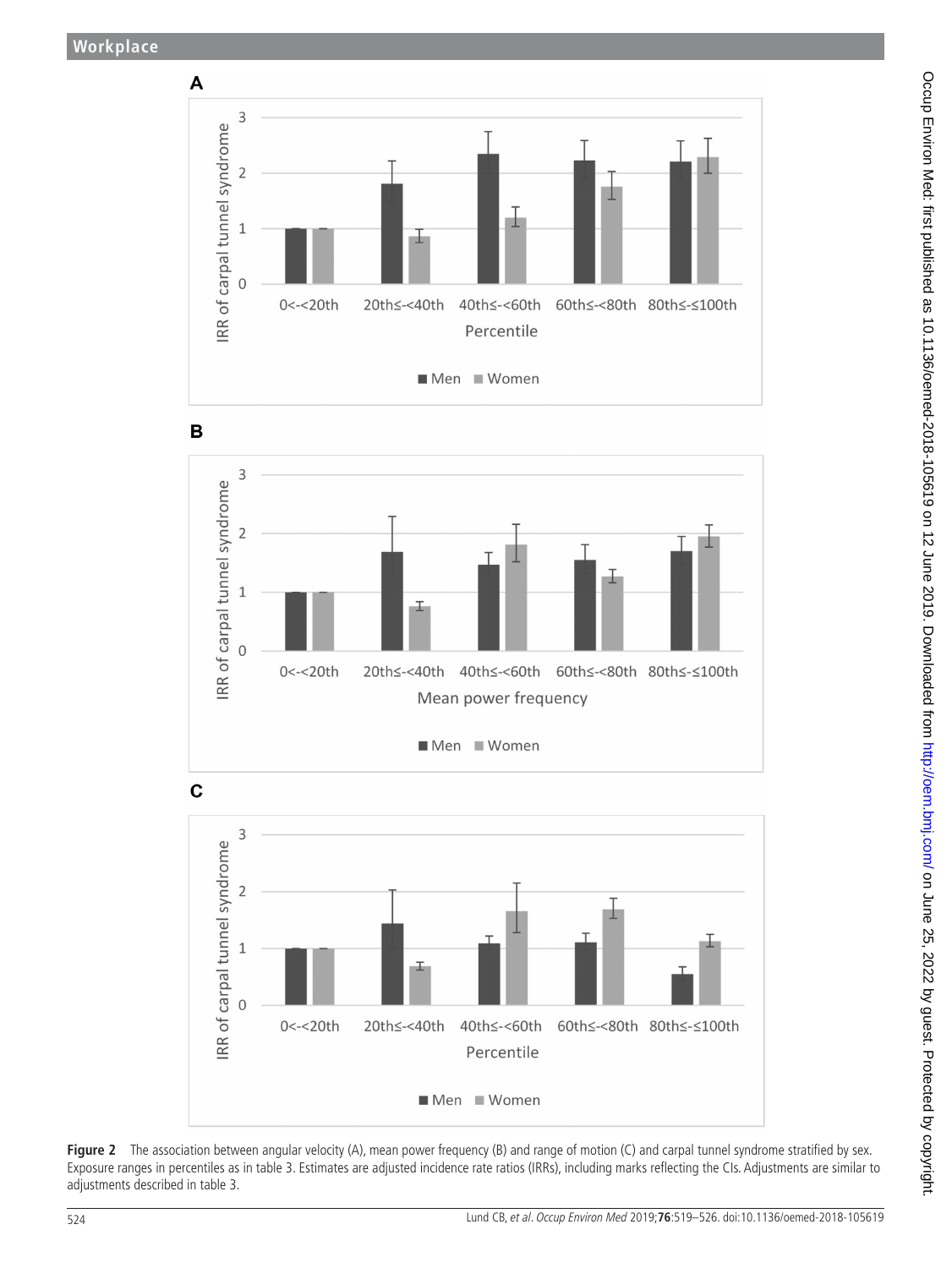wrist velocity and CTS as the main analyses, as did analyses based on CTS operation alone (data not shown).

#### **Discussion**

We found a clear exposure–response association between angular velocity and CTS. The association between MPF and CTS was similar but with smaller risk estimates and a less consistent pattern, whereas ROM showed no clear association with CTS. Separate analyses for men and women showed different patterns for angular velocity and MPF. The increase in risk of CTS for women followed the same pattern as the main analyses, while for men, the increase in risk of CTS was initially steeper followed by a plateau. For ROM, analyses for men and women showed no clear pattern. The sensitivity analyses testing different time frames for exposure showed similar results for angular velocity, supporting that our main findings did not depend on the specific analysis. The results for MPF and ROM were more vulnerable to the choice of analysis. For all three exposures, analyses with 1-year exposure and 2-year lag resulted in higher IRRs.

Our findings correspond well with findings in other longitudinal studies. Dale *et al*<sup>[13](#page-7-17)</sup> recently found a positive exposure– response association between repetition and force defined by both an expert-based job exposure matrix and by observation of hand activity level (HAL) and CTS. Gell *et al* investigated clerical workers and found an increased risk of CTS when peak force in combination with HAL was above a predefined limit which, however, was not statistically significant.<sup>[29](#page-7-18)</sup> Werner et al found video-observed radio/ulnar wrist deviation and elbow posture to be an ergonomic risk factor in CTS among auto assembly workers.<sup>[30](#page-7-19)</sup> The study did not find any association between flexion/extension, force, repetition or HAL on CTS risk.

Few have studied exposure assessed by technical measurements on the risk of CTS. Nordander *et al*[14](#page-7-20) and Heilskov-Hansen *et al*[15](#page-7-9) studied movements of the wrist using electro-goniometric measurements as risk factors of developing CTS. Nordander *et al* investigated a range of different work places and jobs in a cross-sectional design, whereas Heilskov-Hansen *et al* investigated house painters with a task-based approach in a longitudinal design. Both studies showed a positive association between wrist angular velocity and CTS. One study also found a positive association with MPF, but none of the studies found an association between position and  $CTS$ <sup>[15](#page-7-9)</sup> No prior study has, to our knowledge, applied objective technical measurements to a large nationwide cohort with the use of a job exposure matrix. Cross-sectional studies using objective assessment of wrist exposures have also found positive associations between repetition and CTS and, contrary to our results, between position and CTS.<sup>[31](#page-7-21)</sup> The evidence is however still limited regarding position because of divergent results and large heterogeneity in the definition of position.<sup>1632</sup>

We constructed the ROM variable based on the 90th and 10th interpercentile for flexion/extension. A true effect of ROM, if any, might be detected more easily using a larger inter-percentile range. The interpercentile range holds, however, no information about whether the position is primarily flexion, extension or both. If the potential association between position and CTS is correlated to either flexion or extension, it would be difficult to demonstrate in our setting. A study of Heilskov-Hansen *et al*[15](#page-7-9) defined position as percentage of time with angles exceeding 45° flexion/extension or 20° radial/ulnar deviation and found no association between position and CTS. A study by Nordander *et al*<sup>[14](#page-7-20)</sup> likewise found no association between wrist position and CTS. Unfortunately, we could not use absolute measures of flexion or extension because the reference

value changed from functional zero in the older measurements to anatomical zero in the newer. We believe, however, that the ROMs used in this study, compared with, for instance, the absolute measures of time spent in flexed/extended positions used in the study by Heilskov-Hansen *et al*, are essentially expressing the same risk factor, non-neutral position.

Force is generally accepted as a risk factor in CTS, both alone and in combination with repetition and position.<sup>16</sup> Force might explain some of the association between angular velocity and MPF and CTS, as some of the measured jobs are also traditionally seen as forceful. Unfortunately, we had no measure of force in this study; thus, it is unclear if this correlation can explain some of the observed association of CTS with velocity and MPF.

Women generally have a higher risk of CTS than men.<sup>3 33</sup> Our analyses showed a multiplicative interaction between sex and exposure. The differences in exposure–response patterns may, however, partly reflect sex differences in the proportion of high-force jobs in the cohort. A large part of male jobs included forceful work tasks (eg, constructions workers and scaffolders), while most female jobs did not. In a recent study of house painters by Heilskov-Hansen *et al*, [34](#page-7-23) evidence of a multiplicative interaction between exposure and sex was not found.

This study did not include measures of acceleration. Previous studies using the same technical method have found a constant ratio between acceleration and velocity of around 10, but due to methodological challenges, velocity measures have been the preferred goniometric measure, although acceleration, as well as force, is clinically relevant risk factors in work-related MSDs.<sup>3536</sup>

Our cohort consisted of persons born 1940–1979. Persons who turned 18 years before we could register their jobs in 1992 were included, which means that their work-related exposure before 1992 remains unknown. Analyses assessing total cumulative exposures therefore are at risk of truncation bias as persons without a full job history would be the oldest and therefore potentially a group exposed differently, most likely more, than the rest. However, mechanistic studies have shown that regarding CTS, the relevant exposures are the more recent, $37$  and since we identified the first outcomes in 1993 and only used updated exposure 1year prior (with 1-year lag) in the main analysis, the influence of truncation bias is minimal in the main analyses.

Sensitivity analyses with 1-year exposure and 2-year lag generally resulted in higher IRRs and showed an even clearer exposure–response association between angular velocity and CTS. This could reflect a selection out of the most exposed jobs among symptomatic persons before being diagnosed. The sensitivity analyses including cumulated exposures have limitations, since risk time spent in one of the unmeasured jobs did not contribute to the exposure. This misclassification was independent of the outcome, and it therefore seems most likely that it will bias results of sensitivity analyses towards the null. This is in accordance with the less pronounced exposure–response relation for total cumulated exposure in comparison with the main results. The main analyses included only 1-year exposures and consequently misclassification was not a problem for these results.

The CTS diagnosis registered in DNPR is considered to be valid as the majority of patients admitted for assessment of CTS at the hospital have electroneuronography performed routinely to confirm the diagnosis. $38$  A certain part of CTS cases is diagnosed and conservatively treated by general practitioners, especially CTS during pregnancy. These CTS cases were not included in our data because of lack of valid coding in primary care, which explains the relatively low prevalences found in this study compared with other studies based on screening in